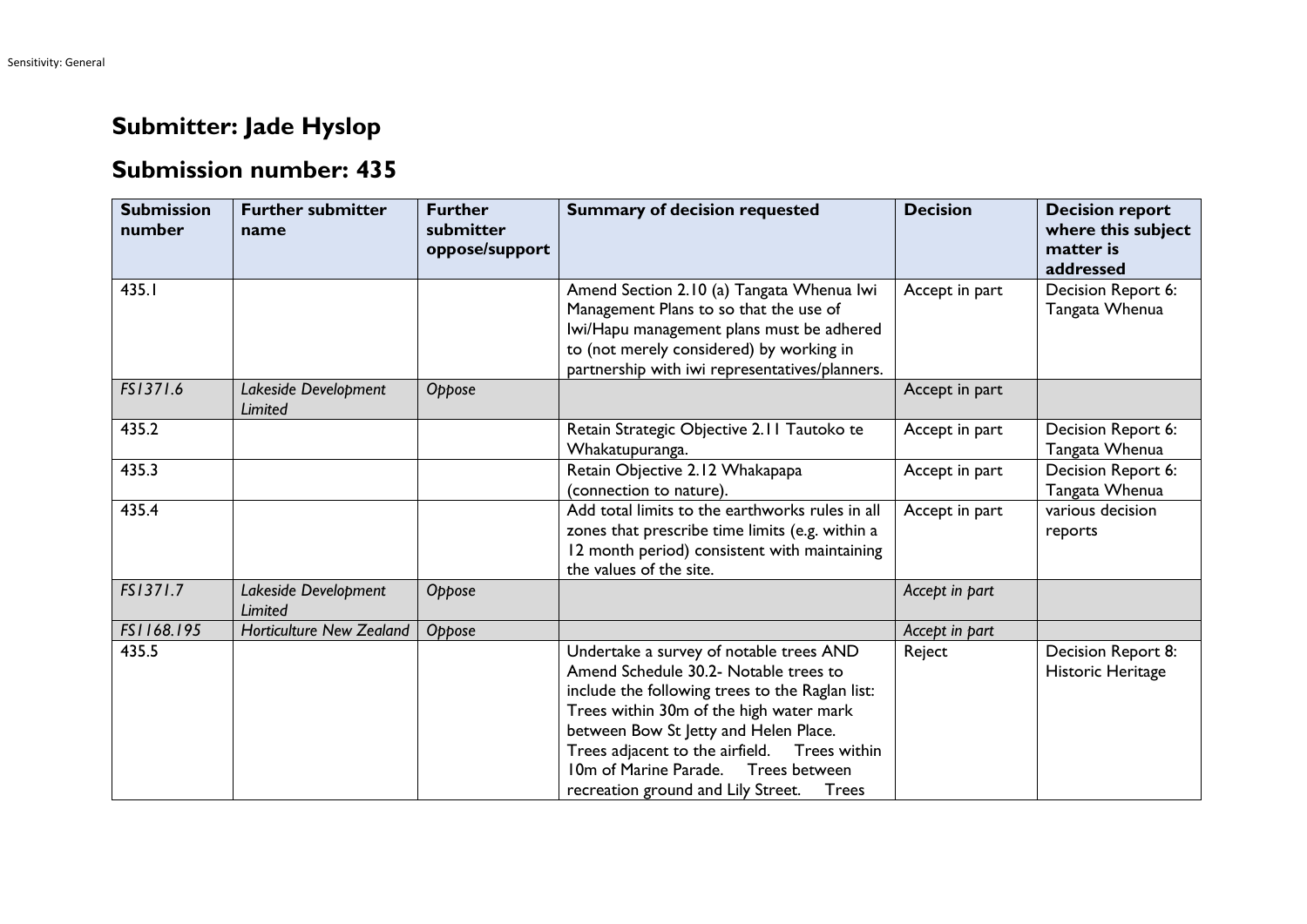| <b>Submission</b><br>number | <b>Further submitter</b><br>name                           | <b>Further</b><br>submitter<br>oppose/support | <b>Summary of decision requested</b>                                                                                                                                                                                                                                                                                                                                                                                                                                                                                                                                                                                                                                                                          | <b>Decision</b> | <b>Decision report</b><br>where this subject<br>matter is<br>addressed |
|-----------------------------|------------------------------------------------------------|-----------------------------------------------|---------------------------------------------------------------------------------------------------------------------------------------------------------------------------------------------------------------------------------------------------------------------------------------------------------------------------------------------------------------------------------------------------------------------------------------------------------------------------------------------------------------------------------------------------------------------------------------------------------------------------------------------------------------------------------------------------------------|-----------------|------------------------------------------------------------------------|
|                             |                                                            |                                               | on Wallis Street at foot of Government Road.<br>Trees in the gully between Rose Street and<br>Lily Street.<br>Trees to the south west of<br>SH23 between Hills Road and Greenslade<br>Road. Trees in the Lorenzen Bay Reserve.<br>Large trees should all be protected.                                                                                                                                                                                                                                                                                                                                                                                                                                        |                 |                                                                        |
| FS1276.42                   | Whaingaroa<br><b>Environmental Defence</b><br>Inc. Society | Support                                       |                                                                                                                                                                                                                                                                                                                                                                                                                                                                                                                                                                                                                                                                                                               | Reject          |                                                                        |
| FS1342.128                  | <b>Federated Farmers</b>                                   | Oppose                                        |                                                                                                                                                                                                                                                                                                                                                                                                                                                                                                                                                                                                                                                                                                               | Accept          |                                                                        |
| 435.6                       |                                                            |                                               | Add rules to Chapter 22 Rural Zone, to<br>provide for protection of defined views from<br>public places to the harbour, coast and<br>natural backdrops which include at least the<br>following defined views: (a) From SH23<br>(north of Maungatawhiri Road) to Kaitoke<br>Creek. (b) All existing views of the bar from<br>Main Road, Bow Street and Norrie Avenue.<br>(c) All existing views of Karioi from Raglan<br>CBD. (d) From Wainui Road to the coast<br>between the Bryant Reserve and the Bible<br>Crusade Camp. (e) From SH23 summit to<br>Karioi. (f) AroAro salt marsh from Wallis<br>Street. AND Amend the Planning maps for<br>any consequential relief to give effect to this<br>submission. | Reject          | Decision Report 10:<br>Landscapes                                      |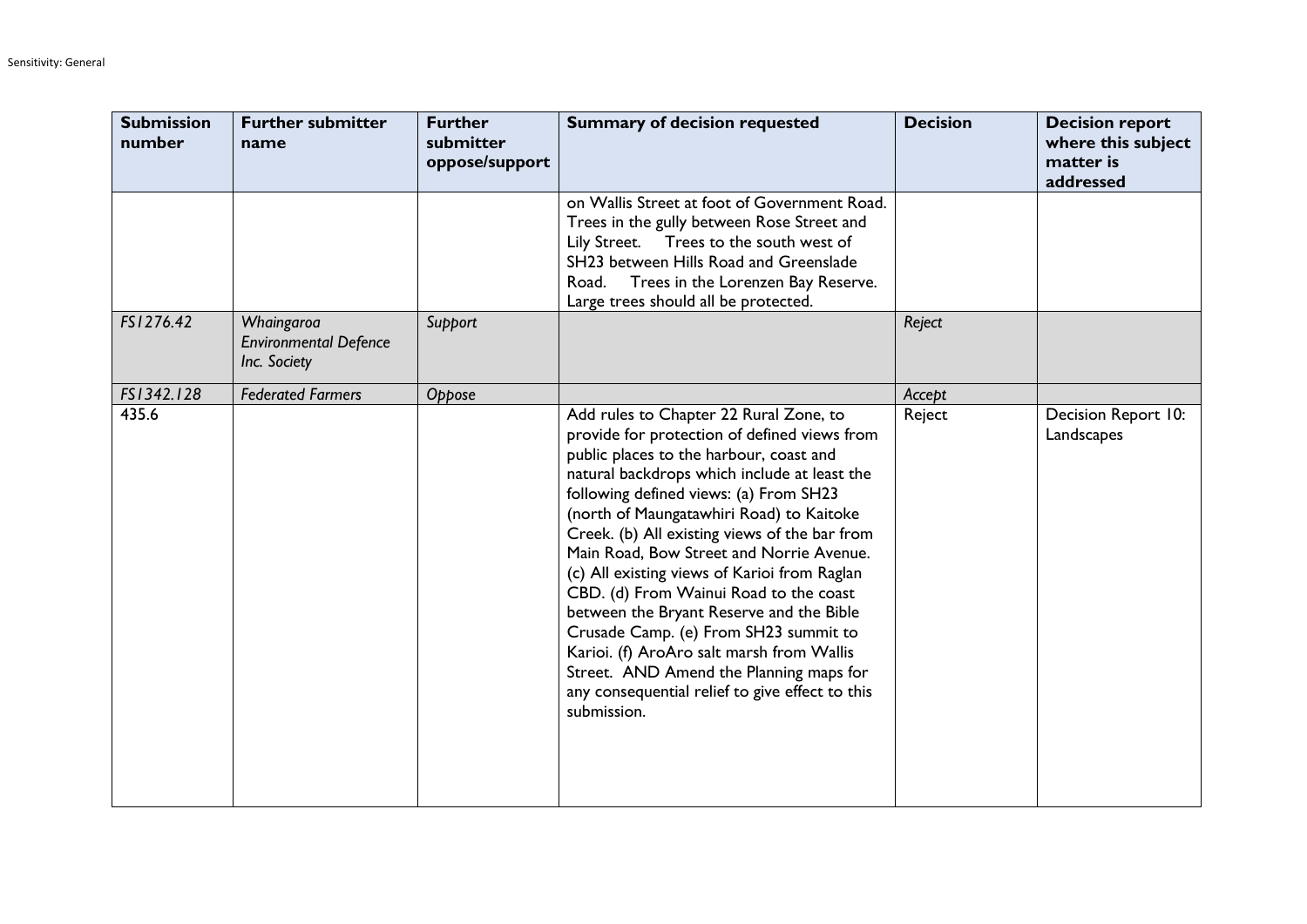| <b>Submission</b><br>number | <b>Further submitter</b><br>name                | <b>Further</b><br>submitter<br>oppose/support | <b>Summary of decision requested</b>                                                                                                                                                                                                                                                                                                                                                                                                                                                                                                                                                                                                                                                                               | <b>Decision</b> | <b>Decision report</b><br>where this subject<br>matter is<br>addressed |
|-----------------------------|-------------------------------------------------|-----------------------------------------------|--------------------------------------------------------------------------------------------------------------------------------------------------------------------------------------------------------------------------------------------------------------------------------------------------------------------------------------------------------------------------------------------------------------------------------------------------------------------------------------------------------------------------------------------------------------------------------------------------------------------------------------------------------------------------------------------------------------------|-----------------|------------------------------------------------------------------------|
| FS1329.4                    | Koning Family Trust and<br><b>Martin Koning</b> | Oppose                                        |                                                                                                                                                                                                                                                                                                                                                                                                                                                                                                                                                                                                                                                                                                                    | Accept          |                                                                        |
| FS1258.45                   | Meridian Energy Limited                         | Oppose                                        |                                                                                                                                                                                                                                                                                                                                                                                                                                                                                                                                                                                                                                                                                                                    | Accept          |                                                                        |
| FS1342.127                  | <b>Federated Farmers</b>                        | Oppose                                        |                                                                                                                                                                                                                                                                                                                                                                                                                                                                                                                                                                                                                                                                                                                    | Accept          |                                                                        |
| 435.7                       |                                                 |                                               | Add rules to Chapter 16 Residential Zone, to<br>provide for protection of defined views from<br>public places to harbour, coast and natural<br>backdrops which include at least the following<br>defined views: (a) From SH23 (north of<br>Maungatawhiri Road) to Kaitoke Creek. (b)<br>All existing views of the bar from Main Road,<br>Bow Street and Norrie Avenue. (c) All<br>existing views of Karioi from Raglan CBD. (d)<br>From Wainui Road to the coast between the<br>Bryant Reserve and the Bible Crusade Camp.<br>(e) From SH23 summit to Karioi. (f) AroAro<br>salt marsh from Wallis Street. AND Amend<br>the Planning maps for any consequential relief<br>to give effect to this submission point. | Reject          | Decision Report 10:<br>Landscape                                       |
| FS1329.5                    | Koning Family Trust and<br><b>Martin Koning</b> | Oppose                                        |                                                                                                                                                                                                                                                                                                                                                                                                                                                                                                                                                                                                                                                                                                                    | Accept          | Decision Report 10:<br>Landscape                                       |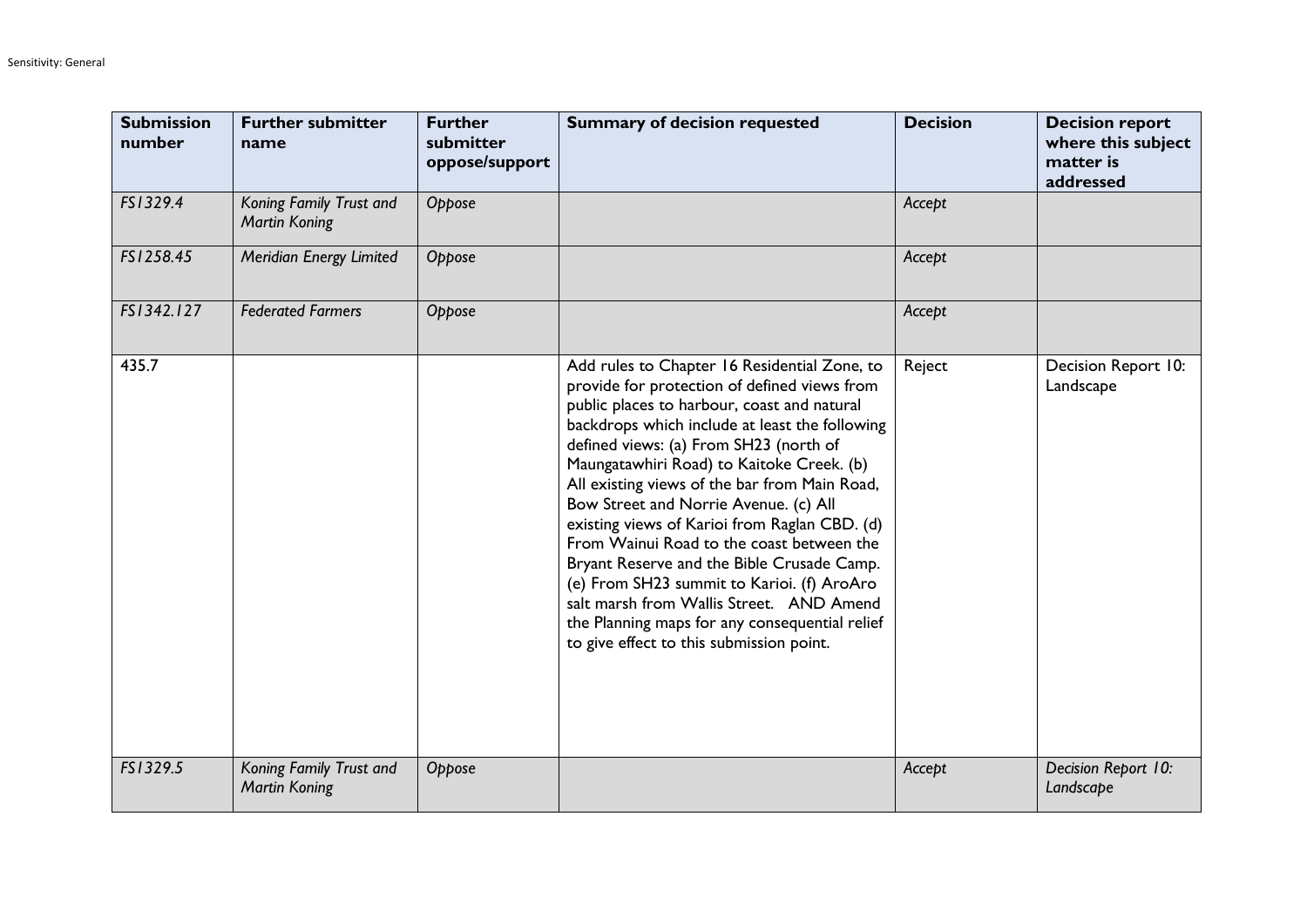| <b>Submission</b><br>number | <b>Further submitter</b><br>name | <b>Further</b><br>submitter<br>oppose/support | <b>Summary of decision requested</b>                                                                                                                                                                                                                                                                                                                                                                                                                                                                                                                                                                                                                                                                                               | <b>Decision</b> | <b>Decision report</b><br>where this subject<br>matter is<br>addressed |
|-----------------------------|----------------------------------|-----------------------------------------------|------------------------------------------------------------------------------------------------------------------------------------------------------------------------------------------------------------------------------------------------------------------------------------------------------------------------------------------------------------------------------------------------------------------------------------------------------------------------------------------------------------------------------------------------------------------------------------------------------------------------------------------------------------------------------------------------------------------------------------|-----------------|------------------------------------------------------------------------|
| FS1258.46                   | Meridian Energy Limited          | Oppose                                        |                                                                                                                                                                                                                                                                                                                                                                                                                                                                                                                                                                                                                                                                                                                                    | Accept          | Decision Report 10:<br>Landscape                                       |
| 435.8                       |                                  |                                               | Add rules to Chapter 18 Business Town<br>Centre, to provide for protection of defined<br>views from public places to harbour, coast<br>and natural backdrops which include at least<br>the following defined views: (a) From SH23<br>(north of Maungatawhiri Road) to Kaitoke<br>Creek. (b) All existing views of the bar from<br>Main Road, Bow Street and Norrie Avenue.<br>(c) All existing views of Karioi from Raglan<br>CBD. (d) From Wainui Road to the coast<br>between the Bryant Reserve and the Bible<br>Crusade Camp. (e) From SH23 summit to<br>Karioi. (f) AroAro salt marsh from Wallis<br>Street. AND Amend the Planning maps for<br>any consequential relief required to give<br>effect to this submission point. | Reject          | Decision Report 20:<br><b>Business Zones</b>                           |
| FS1258.47                   | Meridian Energy Limited          | Oppose                                        | <b>Disallow</b>                                                                                                                                                                                                                                                                                                                                                                                                                                                                                                                                                                                                                                                                                                                    | Accept          |                                                                        |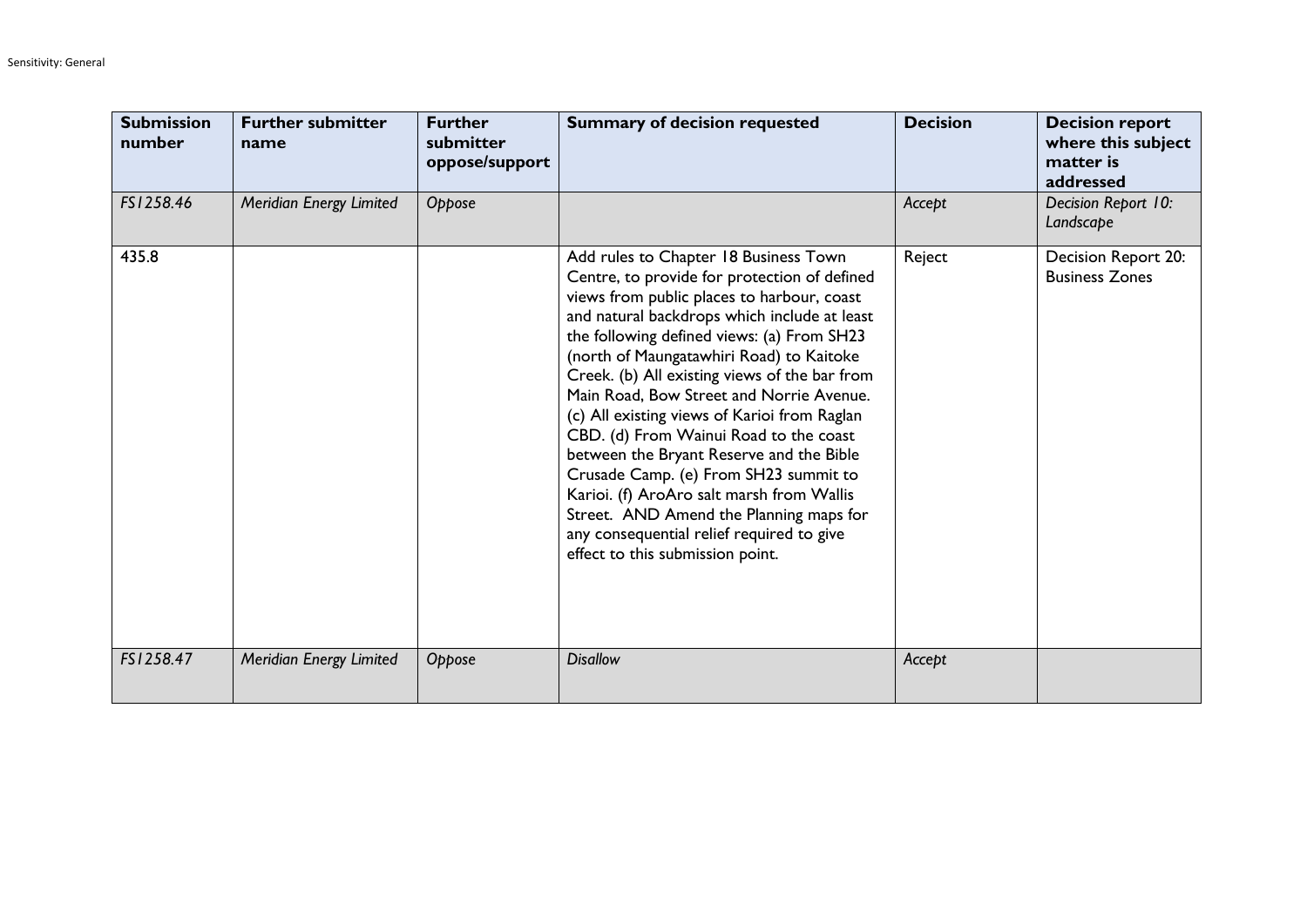| <b>Submission</b><br>number | <b>Further submitter</b><br>name                | <b>Further</b><br>submitter<br>oppose/support | <b>Summary of decision requested</b>                                                                                                                                                                                                                                                                                                                                                                                                                                                                                                                                                                                                                                                                                                                                             | <b>Decision</b> | <b>Decision report</b><br>where this subject<br>matter is<br>addressed |
|-----------------------------|-------------------------------------------------|-----------------------------------------------|----------------------------------------------------------------------------------------------------------------------------------------------------------------------------------------------------------------------------------------------------------------------------------------------------------------------------------------------------------------------------------------------------------------------------------------------------------------------------------------------------------------------------------------------------------------------------------------------------------------------------------------------------------------------------------------------------------------------------------------------------------------------------------|-----------------|------------------------------------------------------------------------|
| 435.9                       |                                                 |                                               | Add new rules in each zone such as follows:<br>Construction of a building or other structure<br>and planting of trees and other vegetation is a<br>permitted activity if: (a) It can be shown that<br>it will not significantly block views of sea,<br>river, bush or hills from neighbouring<br>properties, or (b) Neighbouring property<br>owners confirm in writing that any loss of<br>view does not concern them, or (c) It can be<br>shown that the planted vegetation is of native<br>plants and likely to contribute to reduction of<br>river, or coastal erosion, or (d) It can be<br>shown that the planting would improve views<br>from public places. Any activity that does not<br>comply with a condition for a permitted<br>activity is a discretionary activity. | Reject          | Decision Report 32:<br><b>Miscellaneous</b><br><b>Matters</b>          |
| FS1329.6                    | Koning Family Trust and<br><b>Martin Koning</b> | Oppose                                        | Oppose. Disallow inclusion of rules as drafted<br>that seek to protect views from planting and<br>construction.                                                                                                                                                                                                                                                                                                                                                                                                                                                                                                                                                                                                                                                                  | Accept          |                                                                        |
| FS1385.11                   | Mercury NZ Limited for<br>Mercury B             | Oppose                                        |                                                                                                                                                                                                                                                                                                                                                                                                                                                                                                                                                                                                                                                                                                                                                                                  | Accept          |                                                                        |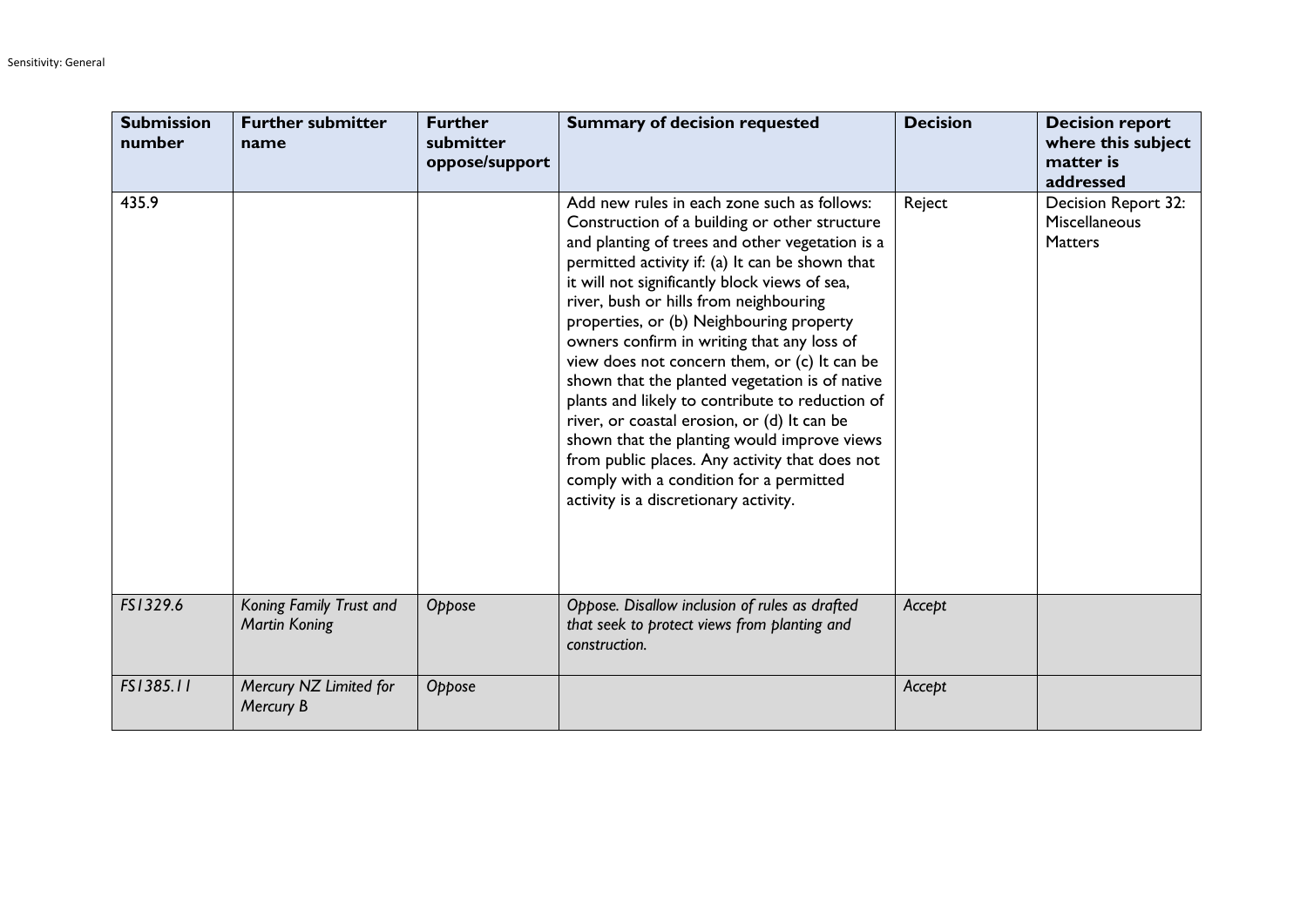| <b>Submission</b><br>number | <b>Further submitter</b><br>name | <b>Further</b><br>submitter<br>oppose/support | <b>Summary of decision requested</b>                                                                                                                                                                                                                                                                                                                                                                                                                                                                                                                                                                                                                                                                     | <b>Decision</b> | <b>Decision report</b><br>where this subject<br>matter is<br>addressed |
|-----------------------------|----------------------------------|-----------------------------------------------|----------------------------------------------------------------------------------------------------------------------------------------------------------------------------------------------------------------------------------------------------------------------------------------------------------------------------------------------------------------------------------------------------------------------------------------------------------------------------------------------------------------------------------------------------------------------------------------------------------------------------------------------------------------------------------------------------------|-----------------|------------------------------------------------------------------------|
| 435.10                      |                                  |                                               | Add the following to the Planning maps:<br>The planned Wainui Road to Te Hutewai<br>Road walk/cycle track; All the tracks<br>shown on the strategy maps and walkways<br>through the Residential zones linking<br>Lorenzen Bay with Kaitoke Walkway,<br>allowing a circular walk around Raglan;<br>A<br>cycle track from Wallis Street to Violet<br>Street: A link to the national Te Araroa<br>walkway using paper roads etc. (Karioi, Bridal<br>Veil); Walkways (where possible also cycle<br>ways) along the whole coast; A track from<br>Raglan to the summit of Karioi using<br>esplanades, reserves and unformed roads; and<br>A link along Wainui Stream from Wainui<br>Reserve to Bryant Reserve. | Reject          | decision Report 13:<br>Infrastructure                                  |
| 435.11                      |                                  |                                               | Retain wastewater disposal that complies<br>with AS/NZS 1547:2012 in Rule 14.11.1.3<br><b>Permitted Activities.</b>                                                                                                                                                                                                                                                                                                                                                                                                                                                                                                                                                                                      | Accept          | decision Report 13:<br>Infrastructure                                  |
| FS1176.93                   | <b>Watercare Services Ltd</b>    | Support                                       |                                                                                                                                                                                                                                                                                                                                                                                                                                                                                                                                                                                                                                                                                                          | Accept          | decision Report 13:<br>Infrastructure                                  |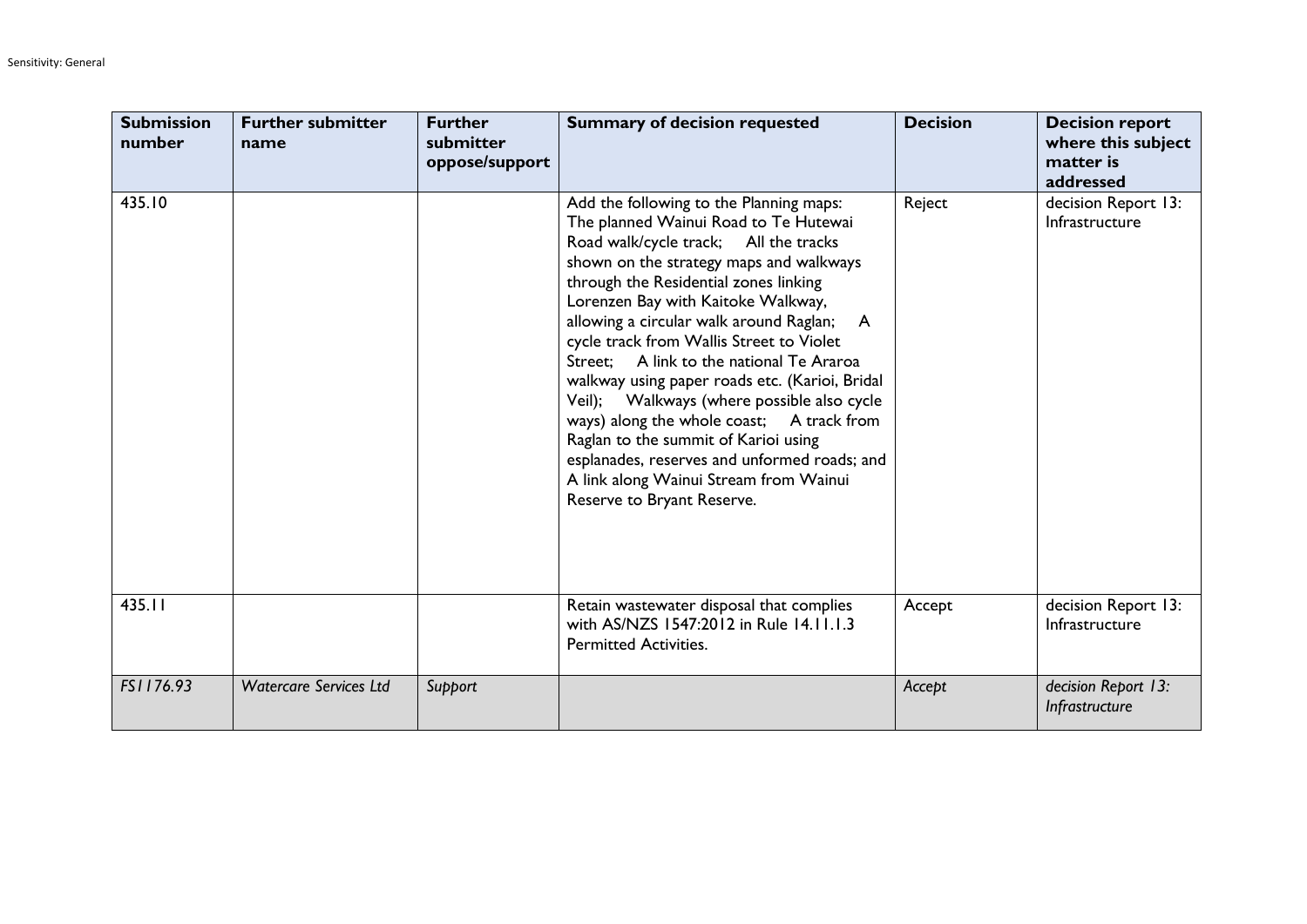| <b>Submission</b><br>number | <b>Further submitter</b><br>name                | <b>Further</b><br>submitter<br>oppose/support | <b>Summary of decision requested</b>                                                                                                                                                                                                                                                                                     | <b>Decision</b> | <b>Decision report</b><br>where this subject<br>matter is<br>addressed |
|-----------------------------|-------------------------------------------------|-----------------------------------------------|--------------------------------------------------------------------------------------------------------------------------------------------------------------------------------------------------------------------------------------------------------------------------------------------------------------------------|-----------------|------------------------------------------------------------------------|
| 435.12                      |                                                 |                                               | Amend Rule 16.5.8.7 P1 (a) Building setbacks<br>- All boundaries, to provide for variable<br>setbacks to suit the character of each road<br>OR Amend Rule 16.5.8.7 P1 (a) Building<br>setbacks - All boundaries, to have a minimum<br>6m setback from the road boundary for all<br>developments in the Residential Zone. | Reject          | decision Report 14:<br><b>Residential Zone</b>                         |
| FS1329.7                    | Koning Family Trust and<br><b>Martin Koning</b> | Oppose                                        | Oppose. Disallow the amendment of setback<br>rules to require a 6m setback across the entire<br><b>Residential Zone.</b>                                                                                                                                                                                                 | Accept          |                                                                        |
| 435.13                      |                                                 |                                               | Amend Home stay provisions in Rule<br>16.1.2 Permitted Activities, to provide for<br>registration of Homestay or Visitor<br>accommodation.                                                                                                                                                                               | Reject          | <b>Decision Report 14:</b><br><b>Residential Zone</b>                  |
| 435.14                      |                                                 |                                               | Amend Home stay provisions in Rule 22.1.2<br>Permitted Activities, to provide for<br>registration of Homestay or Visitor<br>accommodation.                                                                                                                                                                               | Reject          | Decision Report 22:<br><b>Rural Zone</b>                               |
| FS1388.259                  | Mercury NZ Limited for<br>Mercury E             | Oppose                                        |                                                                                                                                                                                                                                                                                                                          | Accept          |                                                                        |
| 435.15                      |                                                 |                                               | Amend Home stay provisions in Rule 23.1.1<br>Permitted Activities, to provide for<br>registration of Homestay or Visitor<br>accommodation.                                                                                                                                                                               | Reject          | Decision Report 18:<br><b>Country Living Zone</b>                      |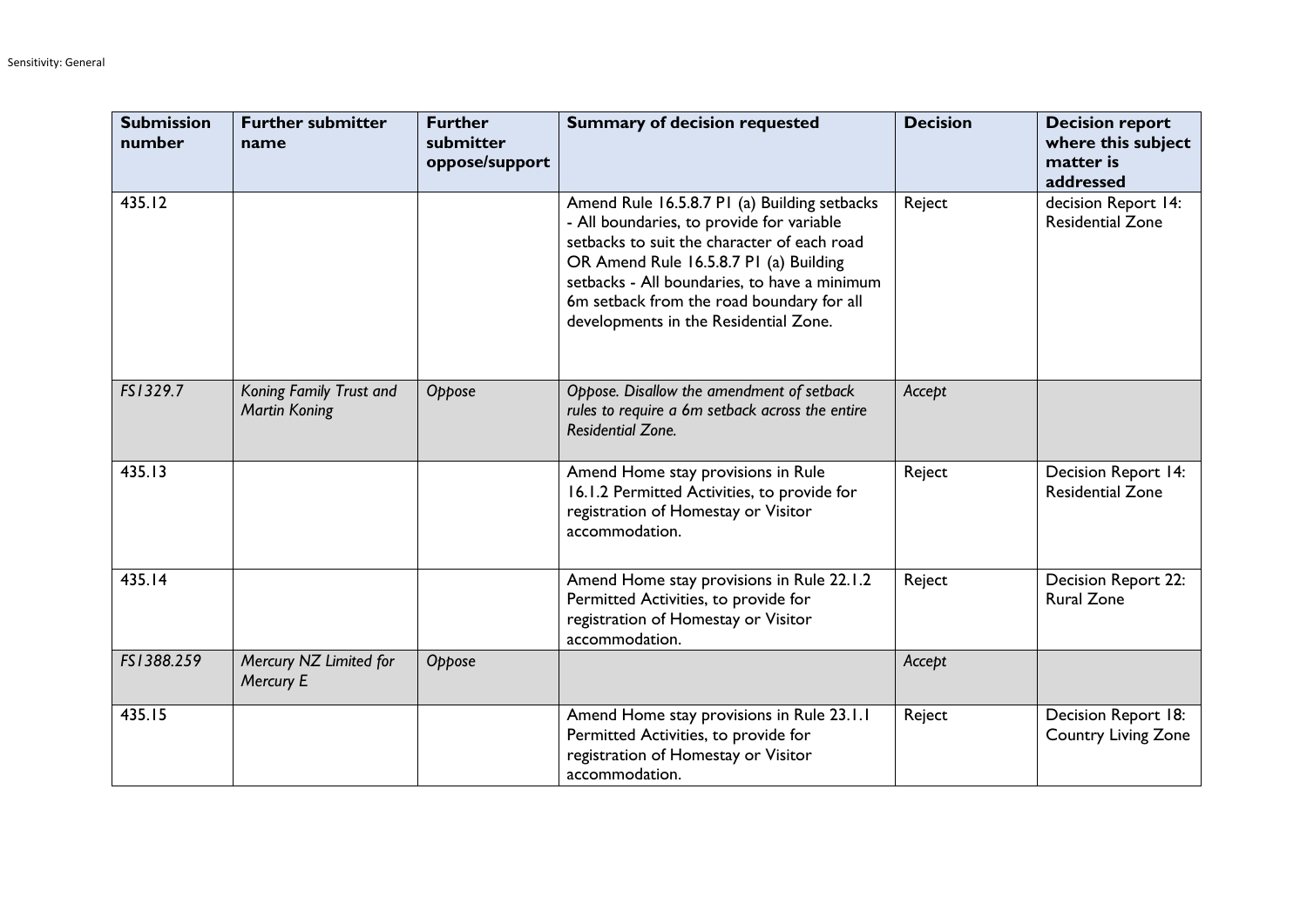| <b>Submission</b><br>number | <b>Further submitter</b><br>name    | <b>Further</b><br>submitter<br>oppose/support | <b>Summary of decision requested</b>                                                                                                                                                                                                                                                                                                                                                                                                                                                                                                                                           | <b>Decision</b> | <b>Decision report</b><br>where this subject<br>matter is<br>addressed |
|-----------------------------|-------------------------------------|-----------------------------------------------|--------------------------------------------------------------------------------------------------------------------------------------------------------------------------------------------------------------------------------------------------------------------------------------------------------------------------------------------------------------------------------------------------------------------------------------------------------------------------------------------------------------------------------------------------------------------------------|-----------------|------------------------------------------------------------------------|
| FS1388.260                  | Mercury NZ Limited for<br>Mercury E | Oppose                                        |                                                                                                                                                                                                                                                                                                                                                                                                                                                                                                                                                                                | Accept          |                                                                        |
| 435.16                      |                                     |                                               | Add a requirement (not discretionary) Rule<br>16.5.8.6 Living Court, to avoid balconies and<br>windows that compromise privacy of<br>neighboring outdoor spaces and living areas.                                                                                                                                                                                                                                                                                                                                                                                              |                 |                                                                        |
| 435.17                      |                                     |                                               | Add to Chapter 16 Residential Zone rules to<br>the effect that: Construction of commercial<br>building within sight of SH23 at Raglan is a<br>permitted activity if it will be screened from<br>SH23 by planting with indigenous species that<br>will achieve an average height of 3m after 5<br>years, mature to over 9m in the residential<br>zone and 12m in the business zone and be of<br>sufficient density to visually screen the activity<br>from SH23. Any activity that does not comply<br>with a condition for a permitted activity is a<br>discretionary activity. | Reject          | Decision Report 14:<br><b>Residential Zone</b>                         |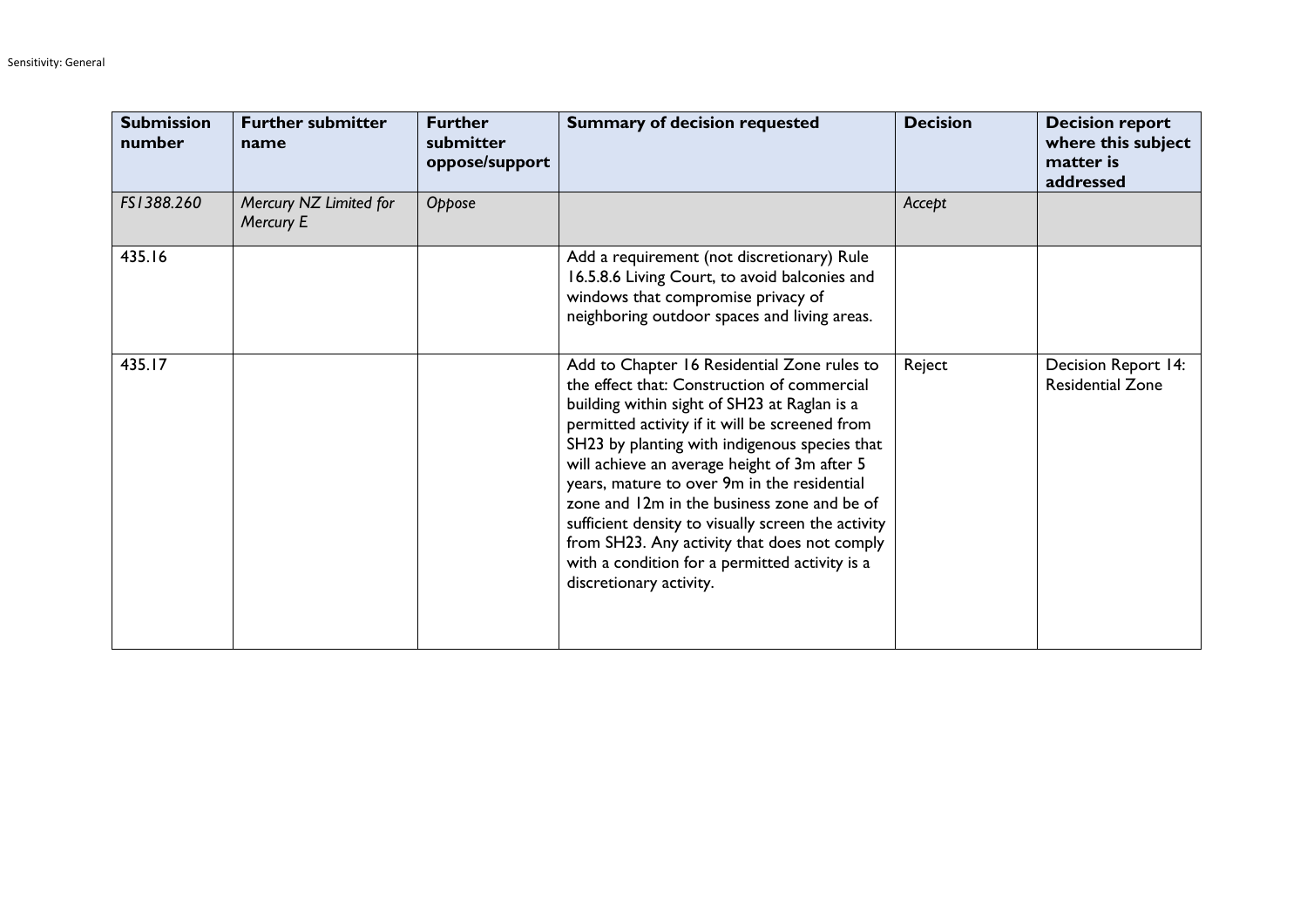| <b>Submission</b><br>number | <b>Further submitter</b><br>name | <b>Further</b><br>submitter<br>oppose/support | <b>Summary of decision requested</b>                                                                                                                                                                                                                                                                                                                                                                                                                                                                                                                                        | <b>Decision</b> | <b>Decision report</b><br>where this subject<br>matter is<br>addressed |
|-----------------------------|----------------------------------|-----------------------------------------------|-----------------------------------------------------------------------------------------------------------------------------------------------------------------------------------------------------------------------------------------------------------------------------------------------------------------------------------------------------------------------------------------------------------------------------------------------------------------------------------------------------------------------------------------------------------------------------|-----------------|------------------------------------------------------------------------|
| 435.18                      | Jade Hyslop                      | Neutral/Amend                                 | Add to Chapter 17 Business Zone rules to<br>the effect that: Construction of commercial<br>building within sight of SH23 at Raglan is a<br>permitted activity if it will be screened from<br>SH23 by planting with indigenous species that<br>will achieve an average height of 3m after 5<br>years, mature to over 9m in the residential<br>zone and 12m in the business zone and be of<br>sufficient density to visually screen the activity<br>from SH23. Any activity that does not comply<br>with a condition for a permitted activity is a<br>discretionary activity. | Reject          | Decision Report 20:<br><b>Business Zones</b>                           |
| 435.19                      | Jade Hyslop                      | Oppose                                        | Add to Rule 17.3.5 Horotiu Acoustic Area, so<br>that these rules apply to Raglan Business<br>Zones.                                                                                                                                                                                                                                                                                                                                                                                                                                                                         | Reject          | Decision Report 20:<br><b>Business Zones</b>                           |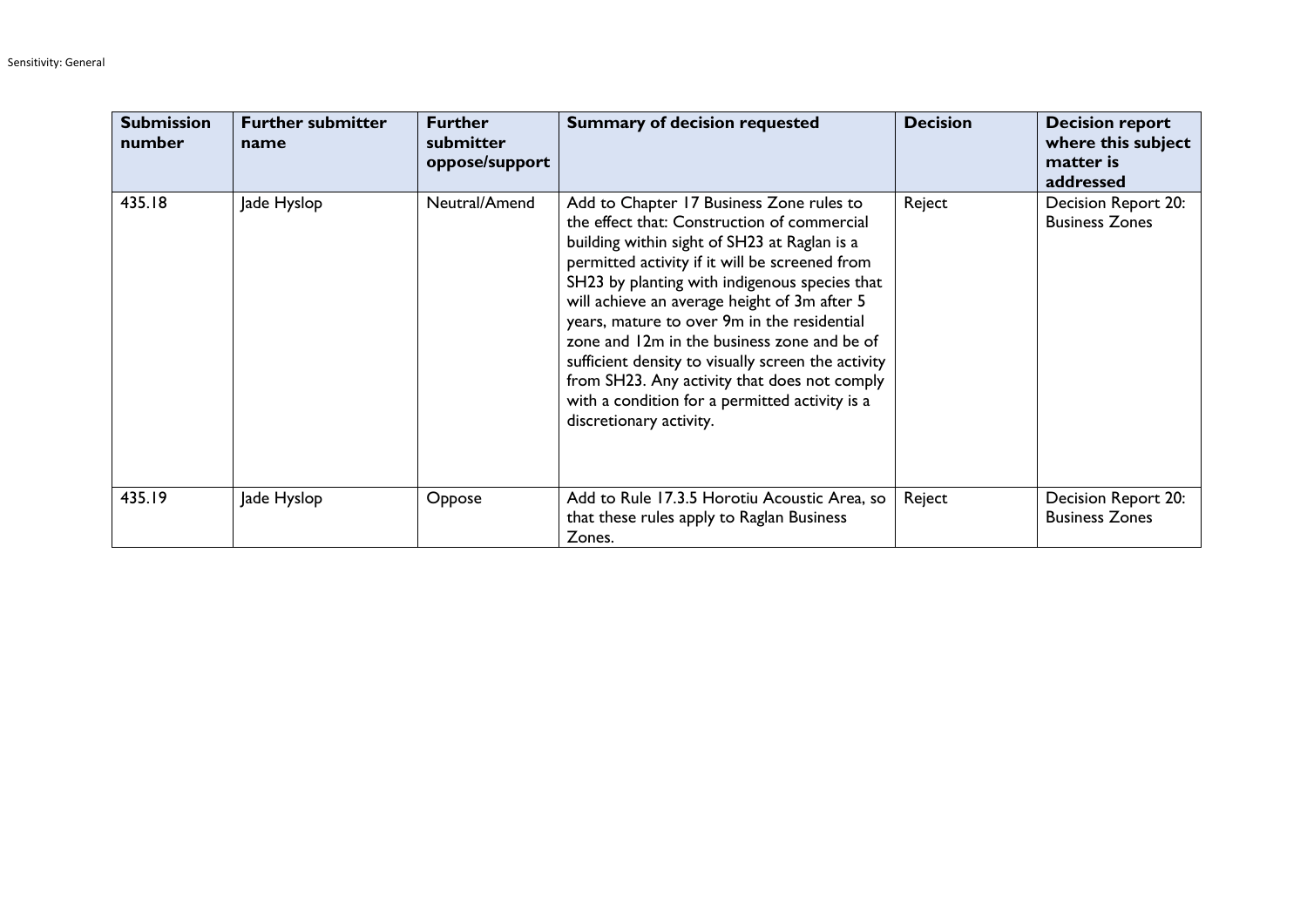| <b>Submission</b><br>number | <b>Further submitter</b><br>name | <b>Further</b><br>submitter<br>oppose/support | <b>Summary of decision requested</b>                                                                                                                                                                                                                                                                                                                                                                                                                                                                                                                                                                                                                                                             | <b>Decision</b> | <b>Decision report</b><br>where this subject<br>matter is<br>addressed |
|-----------------------------|----------------------------------|-----------------------------------------------|--------------------------------------------------------------------------------------------------------------------------------------------------------------------------------------------------------------------------------------------------------------------------------------------------------------------------------------------------------------------------------------------------------------------------------------------------------------------------------------------------------------------------------------------------------------------------------------------------------------------------------------------------------------------------------------------------|-----------------|------------------------------------------------------------------------|
| 435.20                      | Jade Hyslop                      | Oppose                                        | Add rules for each catchment to Section C<br>Rules to support the following:<br>Onsite<br>storm water disposal; Sufficient capacity to<br>enable disposal of storm water;<br><b>Best</b><br>practice low impact design; On-site<br>Minimises impervious surfaces;<br>treatment;<br>Retains pre-development hydrological<br>conditions; Not increase the flow of storm<br>water runoff; Not reduce storage capacity<br>on-site; and Storm water catchment<br>Promotes clean water<br>management plan.<br>reuse and groundwater recharge. AND<br>Amend Section C Rules to provide individual<br>limits to suit each catchment rather than<br>permitting up to 70% impermeable cover<br>everywhere. | Accept in part  | decision Report 13:<br>Infrastructure                                  |
| 435.21                      | Jade Hyslop                      | Oppose                                        | Amend Policy 4.1.18 Raglan, as follows: (a)<br>Raglan is developed to ensure (i) Infill and<br>redevelopment of existing sites occurs,<br>subject to development of a Structure Plan to<br>identify where this can be done without loss<br>of character, trees or other natural features.<br>(ii) A variety of housing densities is provided<br>for and adequate housing reserved for low<br>cost rentals and purchases by permanent<br>residents.                                                                                                                                                                                                                                               | Reject          | Decision Report 5:<br><b>Strategic Directions</b>                      |